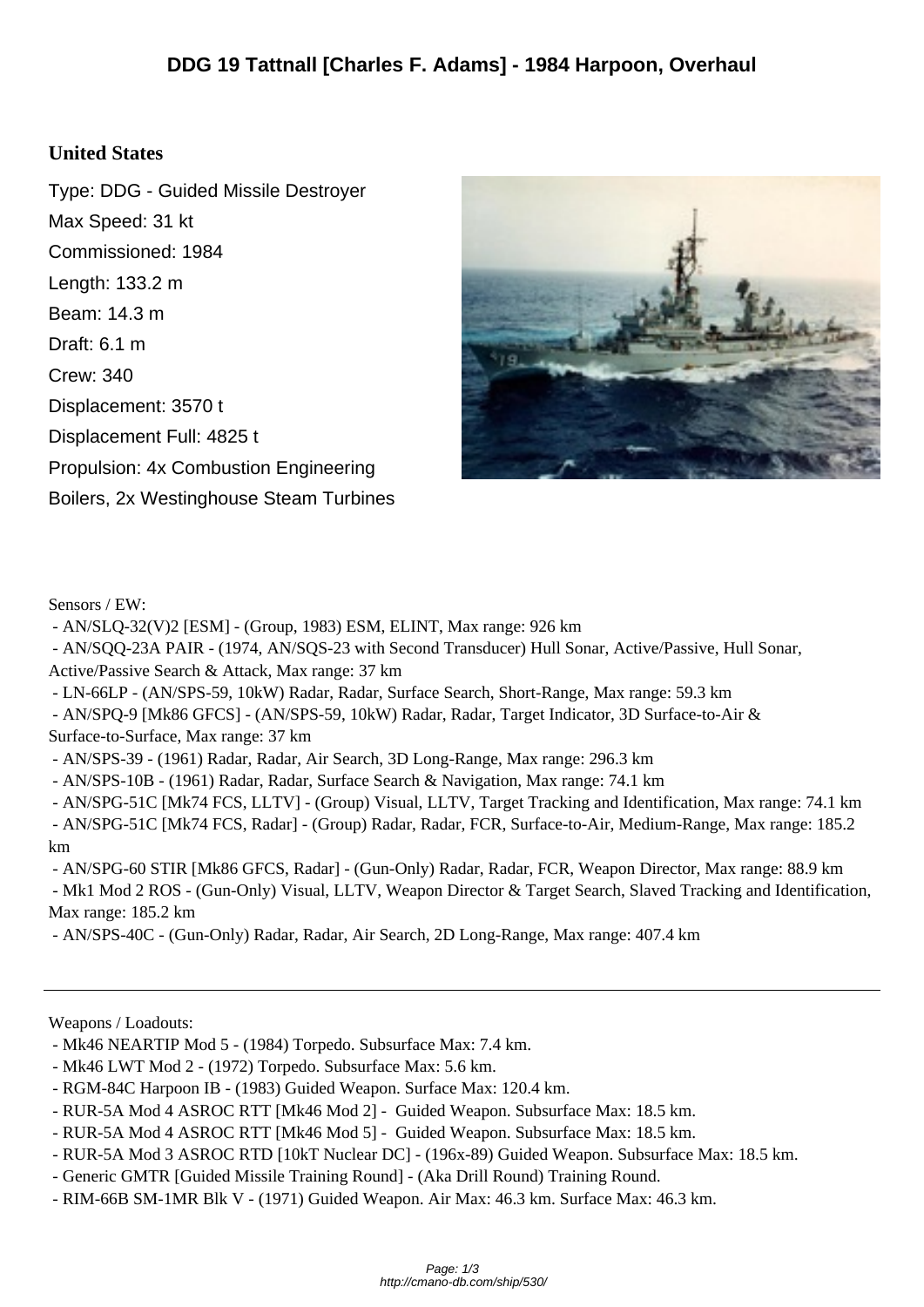- RGM-84A Har[poon IP \(1977\) Guided Weapon. Surface Max: 120.4 km.](http://cmano-db.com/ship/530/)
- 127mm/54 HE-CVT [HiFrag] (USN) Gun. Air Max: 2.8 km. Surface Max: 20.4 km. Land Max: 20.4 km.
- 127mm/54 HE-PD [HiCap] (USN) Gun. Air Max: 2.8 km. Surface Max: 20.4 km. Land Max: 20.4 km.
- 127mm/54 WP (USN) Gun. Surface Max: 20.4 km. Land Max: 20.4 km.
- Mk186 TORCH Flare [Seduction] (1979) Decoy (Expendable). Surface Max: 1.9 km.
- Mk182 SRBOC Chaff [Seduction] (1979) Decoy (Expendable). Surface Max: 1.9 km.
- 7.62mm MG Burst [20 rnds] (Ship & Facility) Gun. Surface Max: 0.4 km. Land Max: 0.4 km.

OVERVIEW: The Charles F. Adams class is a ship class of 29 guided missile destroyers built between 1958 and 1967. Twenty three destroyers were built for the United States Navy, three for the Royal Australian Navy, and three for the West German Bundesmarine. The design of these ships was based on that of Forrest Sherman-class destroyers, but the Charles F. Adams class were the first class designed to serve as guided missile destroyers. 19 feet (5.8 m) of length was added to the center of the design of the Forrest Sherman-class to carry the ASROC launcher, and the boilers were upgraded from 600 psi (4,100 kPa) to 1,275 psi (8,790 kPa) boilers. Both changes caused significant maintenance problems in the long run for all the ships. The Charles F. Adams-class destroyers were the last steam turbine-powered destroyers built for the U.S. Navy. Starting with the later Spruance-class destroyers, all U.S. Navy destroyers have been powered by gas turbines. Some of the destroyers of the Charles F. Adams-class served during the blockade of Cuba in 1962 and during the War in Vietnam.

DETAILS: Although designed with cutting-edge technology for the 1950s, by the mid-1970s it was clear to the Navy that the Charles F. Adams-class destroyers were not prepared to deal with modern air attacks and guided missile. To reduce this vulnerability, the Navy began the New Threat Upgrade (NTU) program. This consisted of a number of sensor, weapons and communications upgrades that were intended to extend the service lives of the ships. Under the NTU, these destroyers received improved electronic warfare capability through the installation of the AN/SLQ-32(V)2 EW Suite.

The upgraded combat system would include the MK86 Gun Fire Control System with AN/SPQ-9 radar, the Hughes AN/SPS-52C 3D radar, the AN/SPG-51C (Digital) Fire Control Radars, and the Naval Tactical Data System (NTDS). These ships were also planned to have the ability to launch several Harpoon antiship missiles, which were to be installed in their MK-11 Tartar missile launcher.

During the 1980s, the Reagan Administration chose to accelerate production of the Ticonderoga-class guided missile cruisers and build the Arleigh Burke-class guided missile destroyers as replacements for these and other classes of destroyers, and of nuclear-powered cruisers. The result of this was that only three of these destroyers, Tattnall, Goldsborough, and Benjamin Stoddert received the full upgrade.

Other ships, of the class, such as Charles F. Adams, received only partial upgrades, which included the AN/SLQ-32 and Harpoon Missile upgrades, that were intended to extend their service lives until the Arleigh Burke-class could reach operational capability.

TYPE: Guided Missile Destroyer (DDG).

SPECIFICATIONS: Displacement: 4,526 full load || Length: 437 ft (133 m) || Beam: 47 ft (14 m) || Draught: 15 ft (4.6 m) || Propulsion: (2) steam turbines providing 70,000 shp (52 MW), (2) shafts, (4) 1,275 psi (8,790 kPa) boilers  $\parallel$ Complement: (310-333).

PERFORMANCE: Speed: 33 knots (61 km/h) || Range: 4,500 nautical miles (8,300 km) at 20 knots (37 km/h).